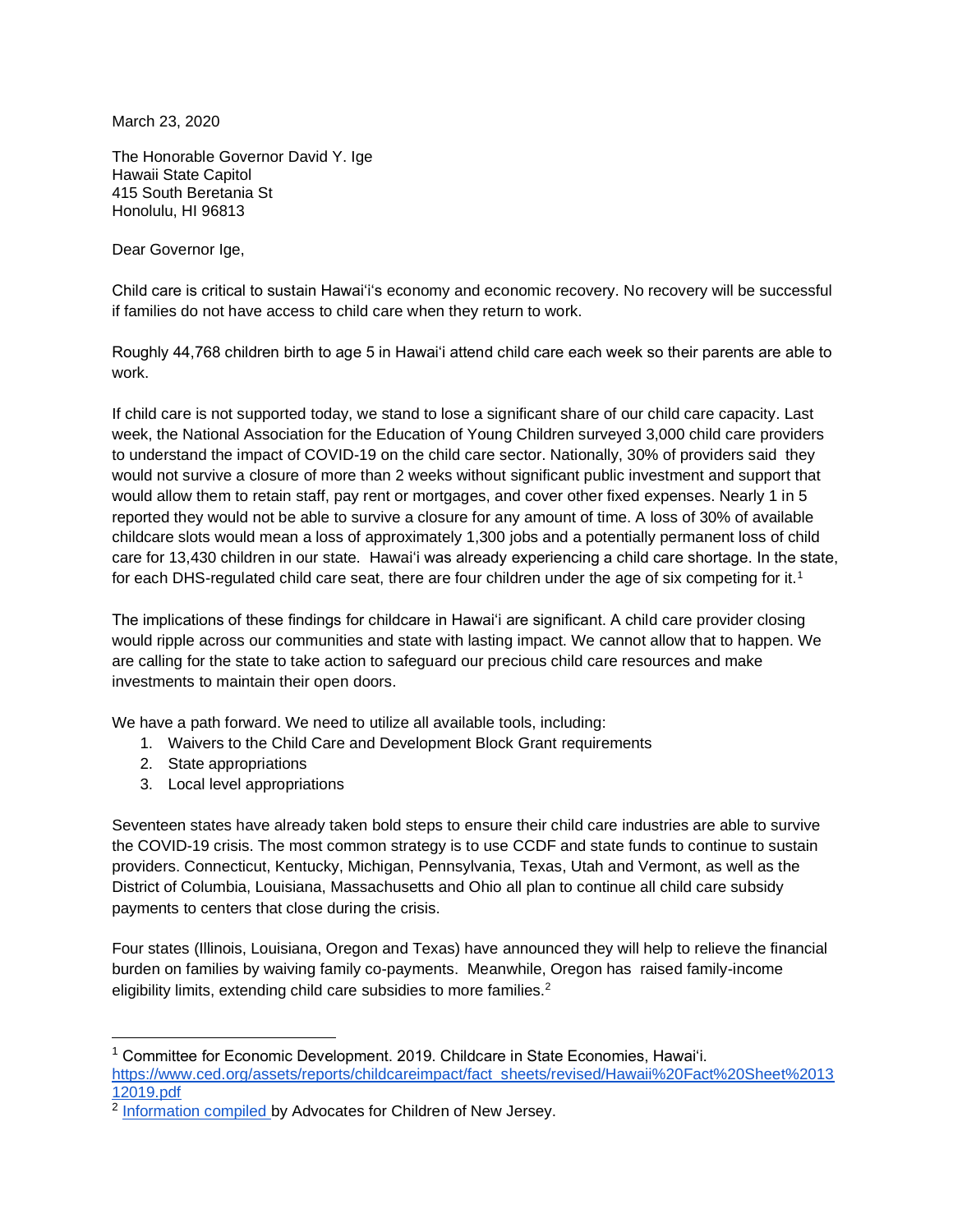All of these measures are allowed by CCDF in the face of the COVID-19 crisis.<sup>3</sup>

The Governor of New Mexico issued authorizations for \$3.25 million in humanitarian aid under the statewide public health emergency declaration, including \$750,000 for temporary child care policy changes.

We recommend:

● Ensuring child care for essential workers (including first responders and emergency-related employees, health care, telcom, and grocery workers) is solidified IMMEDIATELY and the state, counties, and the departments work collaboratively to ensure all existing child care facilities can sustain their operations over the next few months.

Child Care Development Block Grant:

- Extend all contracts funded through CCDF without review or reapplication for the next 6 months to ensure programs and services can maintain uninterrupted
- Temporarily waive requirements that would disqualify a family for subsidy due to number of absences
- Continue to provide subsidy even if a child does not continue to attend due to COVID-19 or if the facility closes due to COVID-19
- Waive all parent co-pay requirements for families that are impacted by COVID-19 emergency
- Use quality dollars to provide assistance to families needing care regardless of eligibility for subsidy, prioritizing essential workers (health care, first responders, others deemed by city and county etc.)

Grant program:

• Create a grant program that would provide direct funding based on enrollment to licensed and registered child care facilities impacted by COVID-19 to ensure they can maintain operations over the next 6 months prioritizing those that are in rural/high need areas)

Licensing Waivers:

● Allow temporary waivers for licensing capacity for licensed or registered child care providers for only those that are providing care to essential individuals (not allowing more than 10 children in FCC homes or 15 children in Group child care homes).

Health and Safety:

● Ensure providers can maintain their operations safely during this time, including necessary sanitation equipment, supplies, and services.

State/local Level:

● Allocate funds specifically for child care providers impacted by COVID-19

We, the undersigned, respectfully submit this written statement and recommendations. Together, we can prevent devastation to our child care sector. We are ready to work with the state and local leaders to protect our families and providers.

<sup>&</sup>lt;sup>3</sup> [Flexibilities in CCDF law.](https://www.acf.hhs.gov/occ/resource/info-about-covid-19-for-ccdf-lead-agencies-relevant-flexibilities-in-ccdf-law) Office on Child Care, Administration for Children and Families.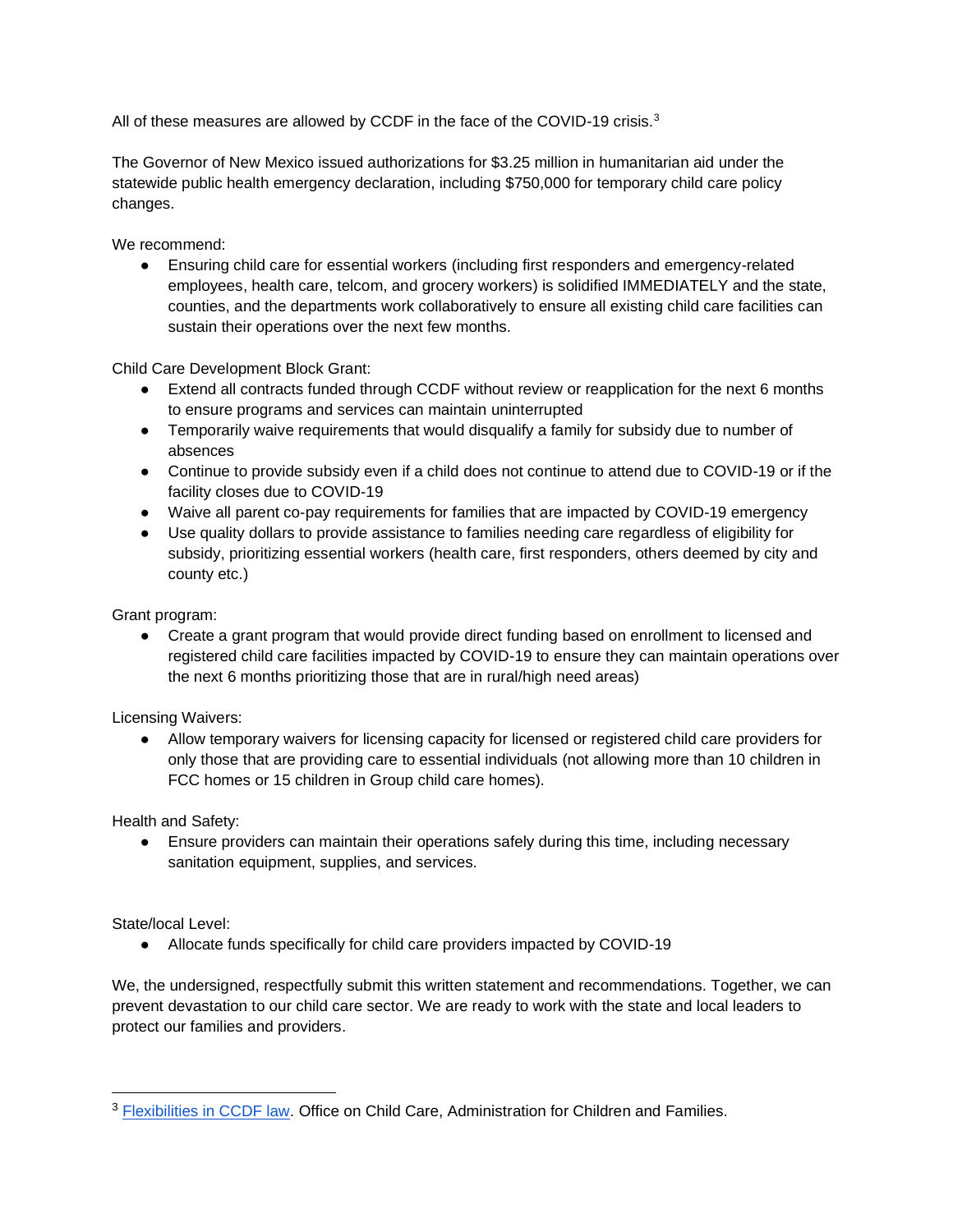Angeli Joy Villon

Angelique Naholowaa

| Barbara DeBaryshe, PhD                                                                         | Interim Director, UH Center on the Family                                                                |
|------------------------------------------------------------------------------------------------|----------------------------------------------------------------------------------------------------------|
| Barbara Green, Bachelors of child psychology,<br>master of early childhood education           | President kids inc, president mountainside school Ltd                                                    |
| Barbara Ozaki                                                                                  | <b>Operations Manager/Teacher</b>                                                                        |
| Catherine Awong, Masters in Ed Leadership,<br>Bachelors in El. Ed., Associates in Liberal Arts | Treasurer Kia I Ka Ike                                                                                   |
| Cherilyn Shiinoki, M.Ed. Early Childhood Education                                             | Executive Director, Family Hui Hawaii<br>Board Treasurer, Hawaii Association for Infant Mental<br>Health |
| Christine S. Jackson, M.Ed.                                                                    | Hawaii Head Start Collaboration Office                                                                   |
| Cindy Barley, BA - Psychology                                                                  | <b>Executive Director, Rainbow Schools</b>                                                               |
| Daniel Plunkett, Masters                                                                       | Headmaster, Kauai Christian Academy                                                                      |
| Deborah Zysman, MPH                                                                            | Executive Director, Hawaii Children's Action Network                                                     |
| Dr. Sharon M. Tisza, MD                                                                        | 22 years                                                                                                 |
| Dr. Wai'ale'ale Sarsona, EdD, MEd, MBA, BEd                                                    | Kamehameha Schools                                                                                       |
| E Malama I Na Keiki O Lana'i                                                                   | Keiki O Lana'i Preschool                                                                                 |
| Edeluisa Baguio-Larena, M.A.                                                                   |                                                                                                          |
| Emily Stark, 18 ECU's (Assistant Teacher)                                                      | Children's Garden-Kihei                                                                                  |
| Erica Yamauchi                                                                                 | Board President, Hawaii Children's Action Network                                                        |
| Eva Dayao, BA                                                                                  | Little Gardeners Outdoor Preschool                                                                       |
| Gavin Thornton                                                                                 | Hawaii Appleseed Center for Law & Economic Justice                                                       |
| Hale Aloha Nazarene School, B.S. in ECE                                                        | Director/ Hale Aloha Nazarene School                                                                     |
| Ivette Stern, MSW                                                                              | Hawaii KIDS COUNT                                                                                        |
| Ivy Grace Capinpin, BA Psychology                                                              | Mililani Baptist Preschool                                                                               |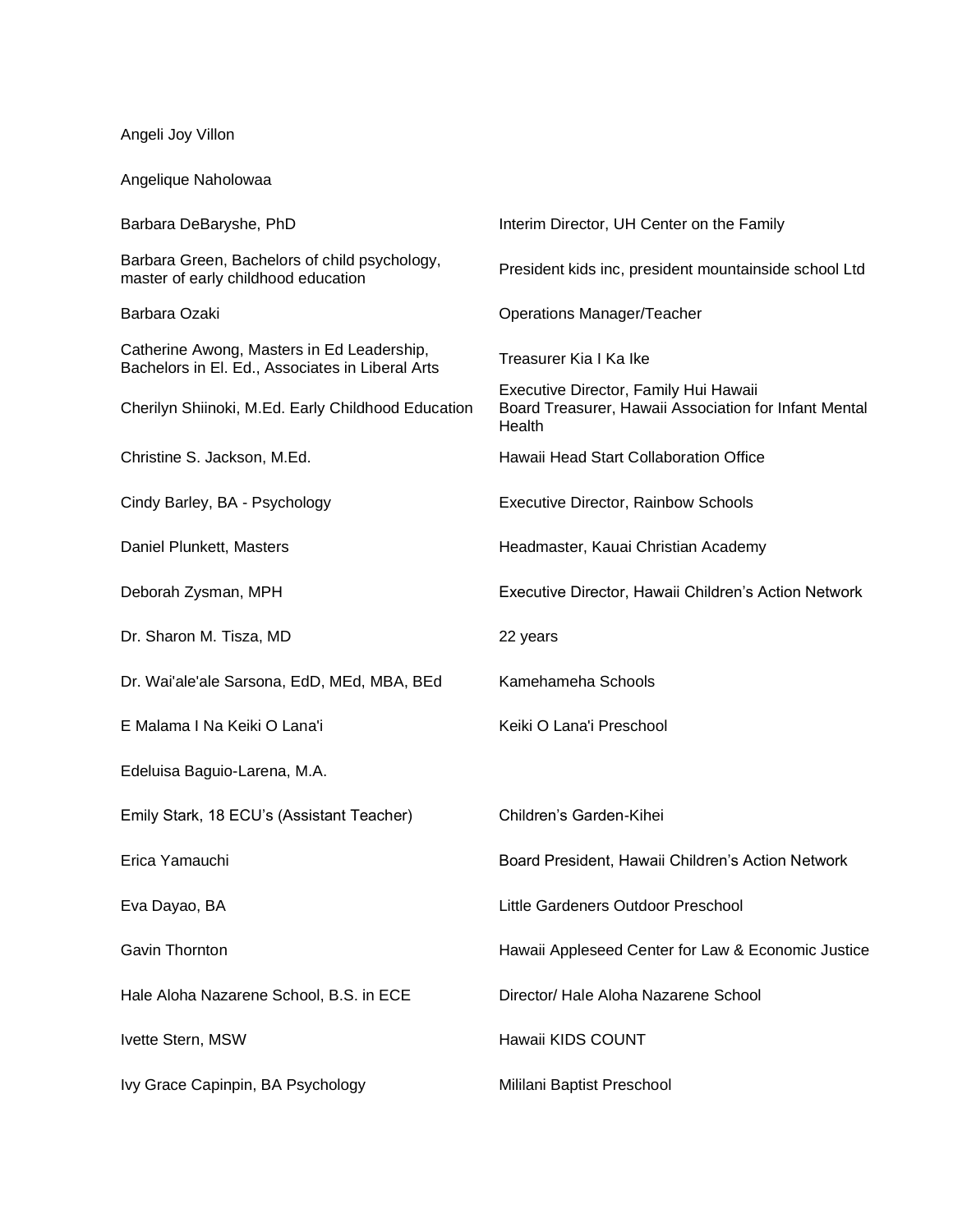Jan Dill, MA - International Affairs; MA - Law & Diplomacy<br>Diplomacy President/Partners in Development Foundation Jay Hanamura, BA Board of Trustees Member - Montessori Community **School** Jayne Arasaki, Masters in Education **Fig. 10. Example 20. Analyzie Rainbow Schools** Jodine Souza T.R.A.C.E. Academy Preschool Johanna Nielsen, MEd, BEd Program Evaluation and Assessment Specialist, Family Hui Hawaii Julie Kalakau, BS, Human Services Director, Sunshine School Kainoa Fukumoto **Principal / St. Michael School** Kalei DeMello, BA in ECE Preschool Director, Pali Preschool United Church of Christ Karen Harmer, Bachelors of Science in Early Raten Harmer, Bachelors of Science in Lany Director, Waipuna Chapel Preschool<br>Childhood Education Katherine Murphy<br>
Executive Director Hawaii Association for the<br>
Education of Your Children Education of Young Children Kathy Bennett, MEdECE **Director, Na Kamali**'i Hoaloha Kelle M Shodahl, High School Owner of Blessings from Heaven Preschool Kerrie Urosevich, PhD **Lead, Network Design and Innovation Hawai**'i Early Childhood Action Strategy Kim Guieb Kim McCarty, Business Administration Haili Christian School, Administrator Kimberly Kuloloia, Early Childhood Little Explorers Maui Preschool Kupono Lucero, LCSW, CSAC Counselor II, Malama Family Recovery Center Lara Wasson, BS in Elem. Ed. Bright Beginning Learning Center Bright Beginning Preschool Lauren Toker, Bachelor Director, Children's Garden Preschool Leanne Abe, BS Elementary Education, BS Fashion Learline Abe, BS Elementary Education, BS Fashfort Director, Kona Hongwanji Preschool<br>Merchandising Leanne Abe, BS Elementary Education, BS Fashion Learline Abe, BS Liementary Luddation, BS Fashfort Director, Kona Hongwanji Preschool<br>Merchandising Lihla Noori, Masters in Experiential Education, BS Environmental Studies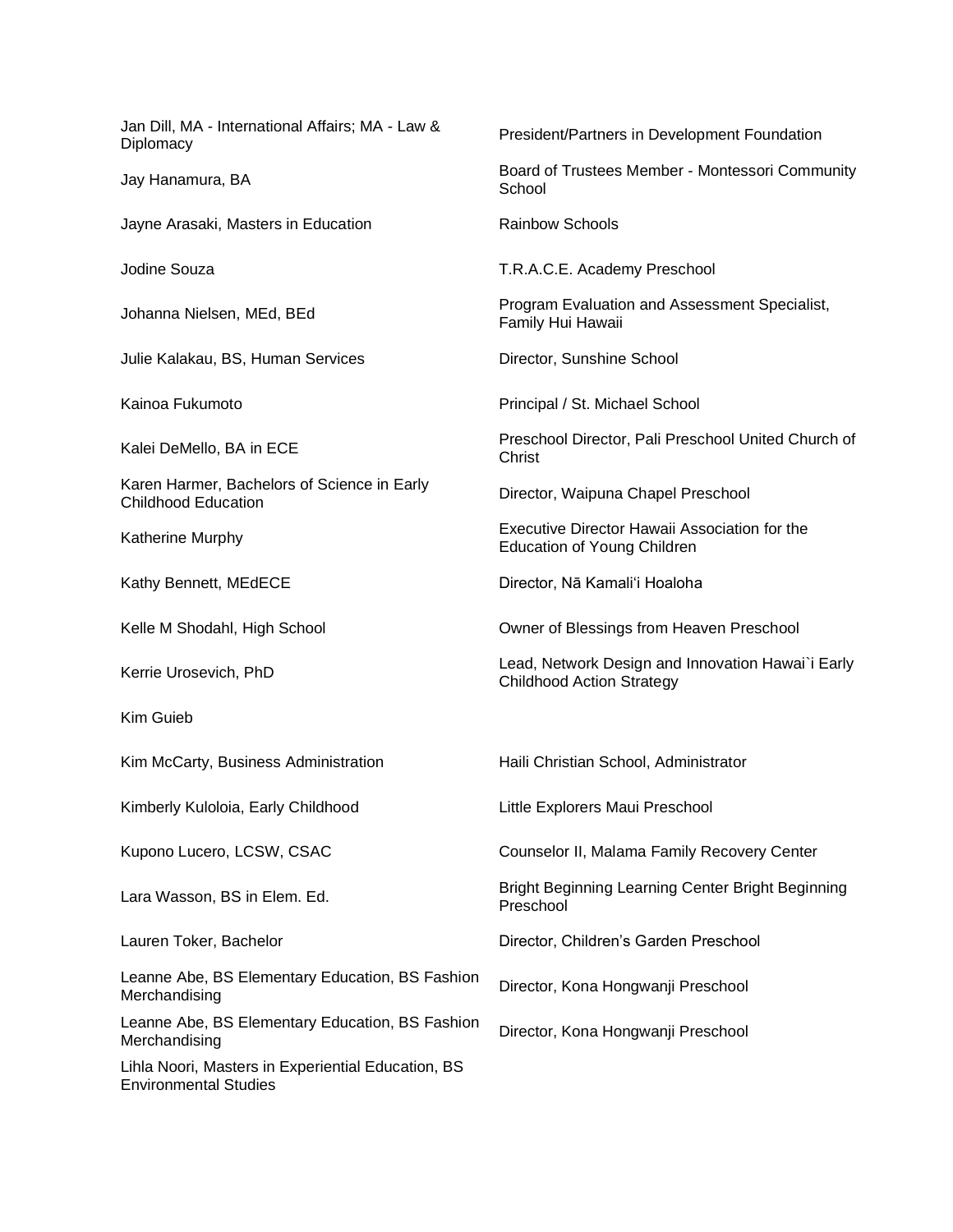Lisa Browning, B.A, MSW, AMS 6-9 Teacher, Lower Elementary, Montessori Community **School** Liz Sager **Hawaii State Parent Teacher Student Association**<br>
Fig. 1) (PTSA) Mahina Paishon-Duarte, M.B.A. Paepae o He'eia Marci Whitman Naeyc, Montessori Mariah Luna Teacher Megan McCorriston, Ph.D. (Education) Seagull Schools, Inc. Melanie Adams, AA early childhood education Bachelors degree elementary education Director, owner and preschool teacher Aloha Kai Academy NAEYC Hiaeyc Melanie Nishita, BA Early Childhood Education Preschool Director, Member at Large - HBEEA, NAEYC Accredited, ACSI Member Melissa McCarty, AA Children's Garden - Co-Director/Teacher Michael Ching, MD, MPH, MD, MPH President, American Academy of Pediatrics, Hawaii **Chapter** Michelle Fuller **Regional manager** Regional manager Michelle Kitagawa, Psychology BA Napua Rosehill, BA. MAEd Project Manager Noelle Kamaunu, CDA, NAC Director & Teacher, Children of the Rainbow Preschool Pablo Penaloza, Masters **President of Alaka'i Academy** Pam Viveiros Co-Director/Teacher 'Ae Kamali'i Preschool Pamela Strode, Masters of Education and AMS I/T Training Strode, Masters of Education and AMS I/T Owner of Strode Montessori Penni Taketa, CDA BA IN ECE Annuali Preschool-Teacher/Co-Director, NAEYC & Hiaeyc Penni Taketa, CDA, AA & BA IN EARLY CHILDHOOD EDUCATION Ae Kamali'i Preschool-- Teacher/Co-Director Member NAEYC & HIAEYC Rhiannon Guevara, Associates Director and Teacher- Rainbow Schools, Teacher and Aide- Kamaaina Kids, Aide- Keiki Hauoli Children's **Center** Sayoko Yamaguchi, Associates in Early Childhood **Education** Preschool Director/Calvary Chapel West Oahu Preschool